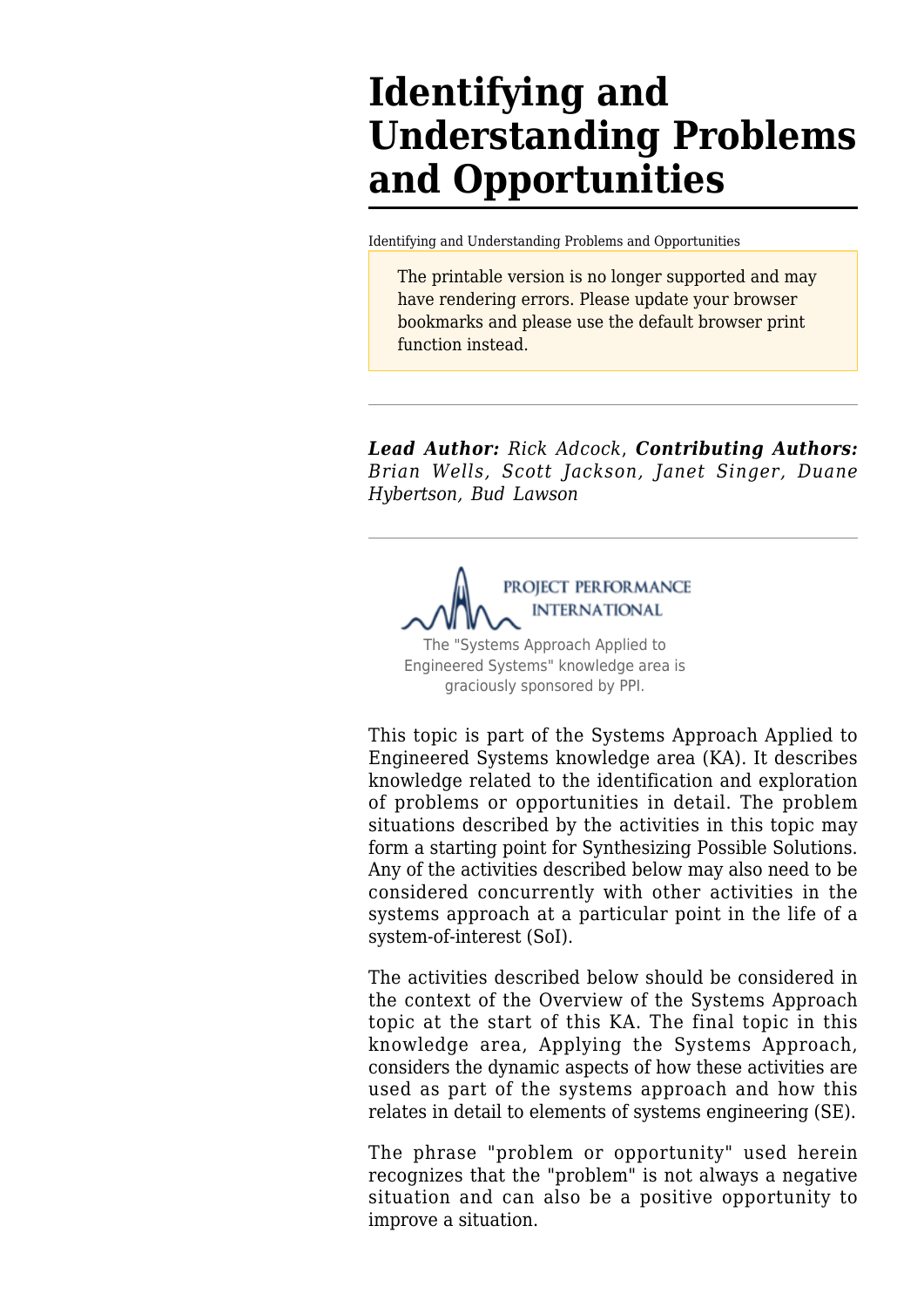$\Box$ 

#### **Contents**

[Introduction](#page--1-0) [Problem Exploration](#page--1-0) [Problem Identification](#page--1-0) [Problem Context](#page--1-0) [References](#page--1-0) [Works Cited](#page--1-0) [Primary References](#page--1-0) [Additional References](#page--1-0)

## **Introduction**

According to Jenkins (1969), the first step in the systems approach is "the recognition and formulation of the problem." The systems approach described in the Guide to the SE Body of Knowledge (SEBoK) is predominantly a hard system approach. The analysis, synthesis, and proving parts of the approach assume a problem or opportunity has been identified and agreed upon and that a "new" engineered system solution is needed.

However, the systems approach does not have to apply to the development and use of a newly designed and built technical solution. Abstract or experimental solutions to potential problems might be explored to help achieve agreement on a problem context. Solutions may involve reorganizing existing systems of systems (SoS) contexts or the modification or re-use of existing products and services. The problem and opportunity parts of the approach overlap with soft system approaches. This is discussed in more detail below.

One thing that must be considered in relation to system complexity is that the opportunity situation may be difficult to fully understand; therefore, system solutions may not solve the problem the first time, but is still useful in increasing the understanding of both problem issues and what to try next to work toward a solution.

Hence, problem exploration and identification is often not a one-time process that specifies the problem, but is used in combination with solution synthesis and analysis to progress toward a more complete understanding of problems and solutions over time (see [Applying the](http://sebokwiki.org/wiki/Applying_the_Systems_Approach) [Systems Approach](http://sebokwiki.org/wiki/Applying_the_Systems_Approach) for a more complete discussion of the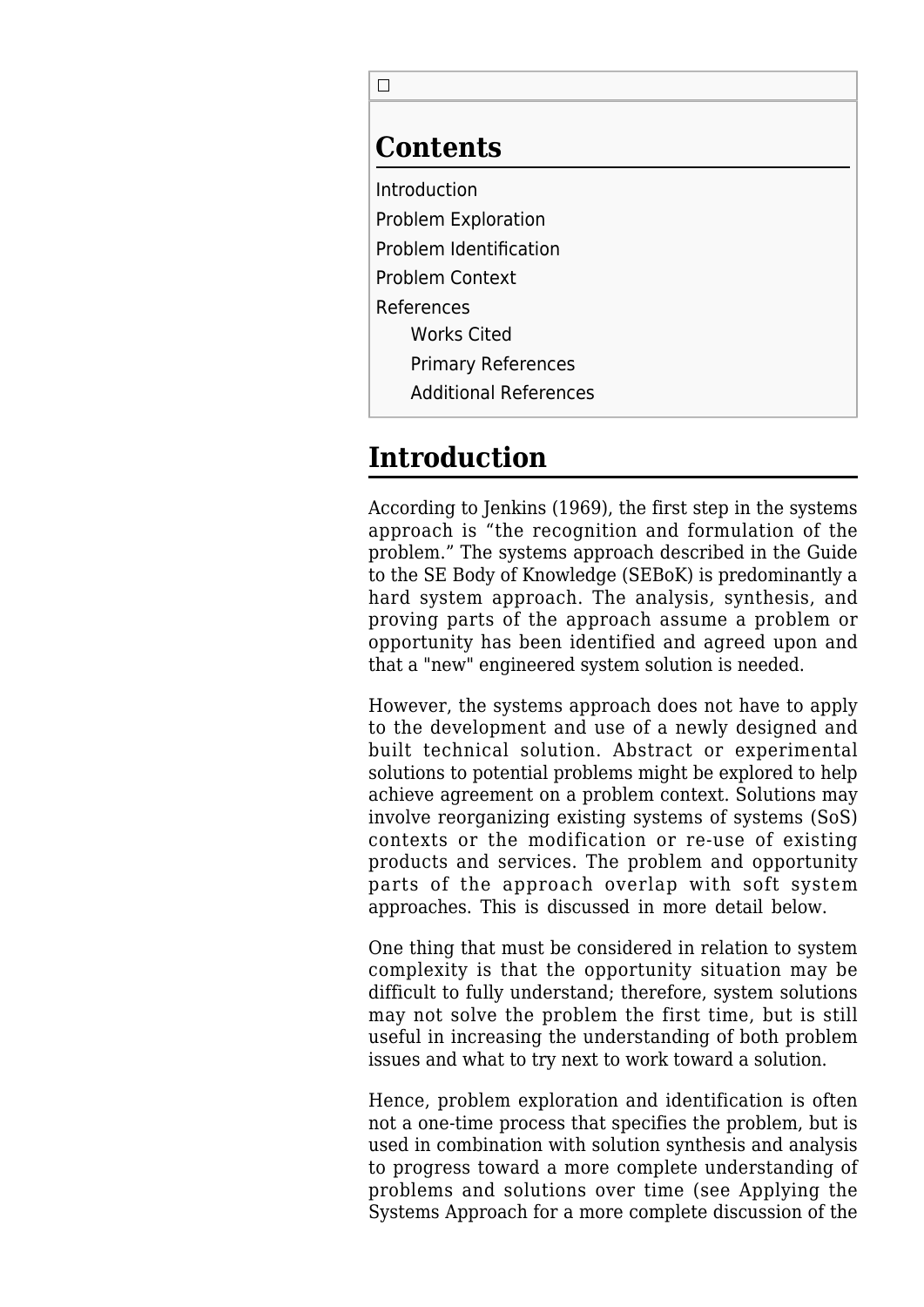dynamics of this aspect of the approach).

### **Problem Exploration**

Soft system thinking does not look for "the problem," but considers a problematic situation. Forming systems views of this situation can help stakeholders better understand each other's viewpoints and provide a starting point for directed intervention in the current system context. If a full soft systems intervention is undertaken, such as a soft systems methodology (SSM) (Checkland 1999), it will not include formal analysis, synthesis, and proving. However, the SSM method was originally based on hard methodologies, particularly one presented by Jenkins (1969). It follows the basic principles of a systems approach: "analyzing" conceptual models of shared understanding, "synthesizing" intervention strategies, and "proving" improvements in the problematic situation.

Often, the distinction between hard and soft methods is not as clear cut as the theory might suggest. Checkland himself has been involved in applications of SSM as part of the development of information system design (Checkland and Holwell 1998). It is now agreed upon by many that while there is a role for a "pure soft system" approach, the service and enterprise problems now being tackled can only be dealt with successfully by a combination of soft problematic models and hard system solutions. Mingers and White (2009) give a number of relevant examples of this. In particular, they reference "Process and Content: Two Ways of Using SSM" (Checkland and Winters 2006). It is likely in the future that engineered system problems will be stated, solved, and used as part of a predominately soft intervention, which will place pressure on the speed of development needed in the solution space. This is discussed more fully in the topic [Life Cycle Models](http://sebokwiki.org/wiki/Life_Cycle_Models).

The critical systems thinking and multi-methodology approaches (Jackson 1985) take this further by advocating a "pick and mix" approach, in which the most appropriate models and techniques are chosen to fit the problem rather than following a single methodology (Mingers and Gill 1997). Thus, even if the hard problem identification approach described below is used, some use of the soft system techniques (such as rich pictures, root definitions, or conceptual models) should be considered within it.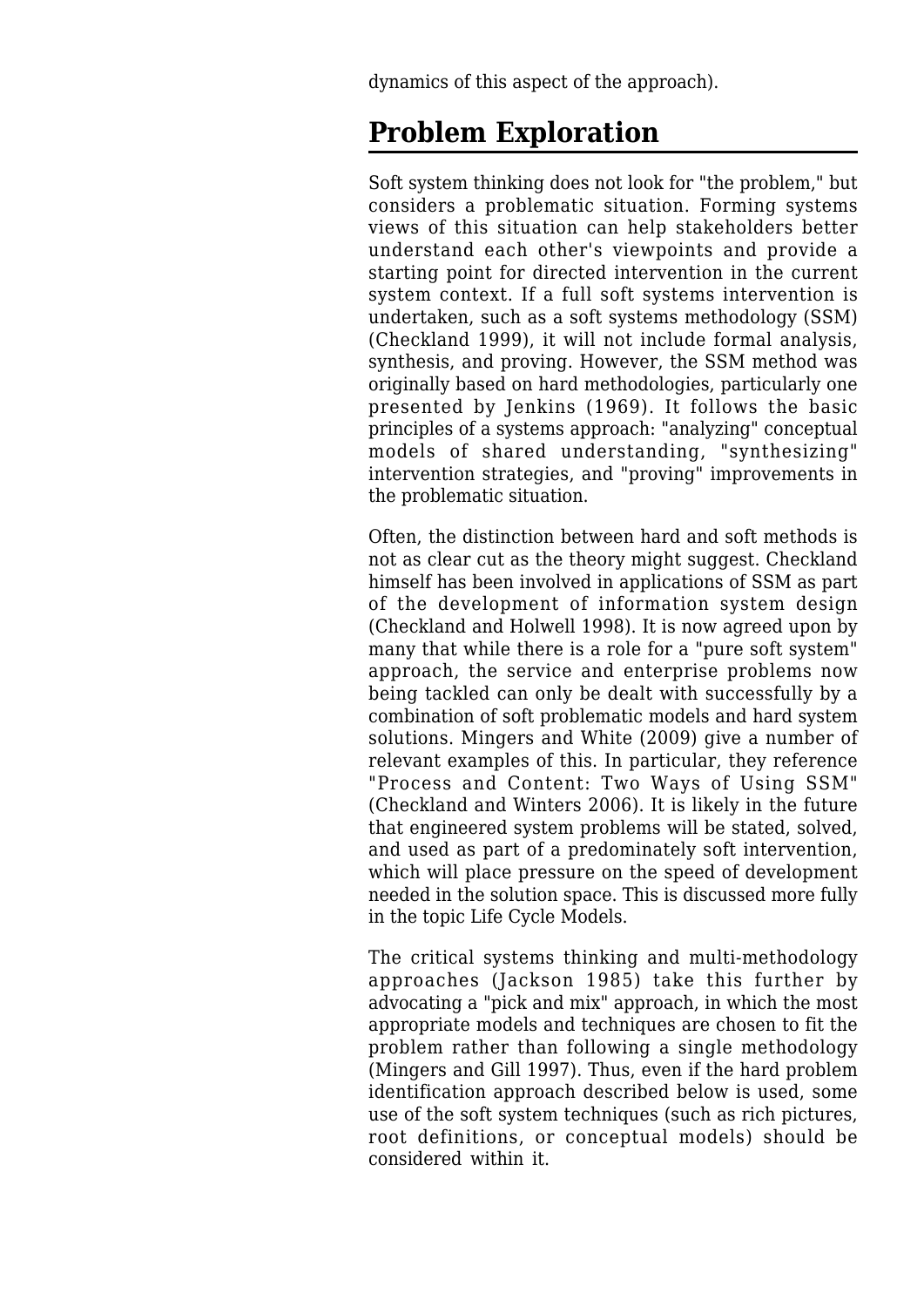### **Problem Identification**

Hard system thinking is based on the premise that a problem exists and can be stated by one or more stakeholders in an objective way. This does not mean that hard systems approaches start with a defined problem. Exploring the potential problem with key stakeholders is still an important part of the approach.

According to Blanchard and Fabrycky (2006, 55-56), defining a problem is sometimes the most important and difficult step. In short, a system cannot be defined unless it is possible to clearly describe what it is supposed to accomplish.

According to Edson (2008, 26-29), there are three kinds of questions that need to be asked to ensure we fully understand a problem situation. First, how difficult or well understood is the problem? The answer to this question will help define the tractability of the problem. Problems can be "tame," "regular," or "wicked":

- For tame problems, the solution may be well-defined and obvious.
- Regular problems are those that are encountered on a regular basis. Their solutions may not be obvious, thus serious attention should be given to every aspect of them.
- Wicked problems (Rittel and Webber 1973) cannot be fully solved, or perhaps even fully defined. Additionally, with wicked problems, it is not possible to understand the full effect of applying systems to the problem.

Next, who or what is impacted? There may be elements of the situation that are causing the problem, elements that are impacted by the problem, and elements that are just in the loop. Beyond these factors, what is the environment and what are the external factors that affect the problem? In examining these aspects, the tools and methods of systems thinking can be productively applied.

Finally, what are the various viewpoints of the problem? Does everyone think it is a problem? Perhaps there are conflicting viewpoints. All these viewpoints need to be defined. Persons affected by the system, who stand to benefit from the system, or can be harmed by the system, are called stakeholders. Wasson (2006, 42-45) provides a comprehensive list of stakeholder types. The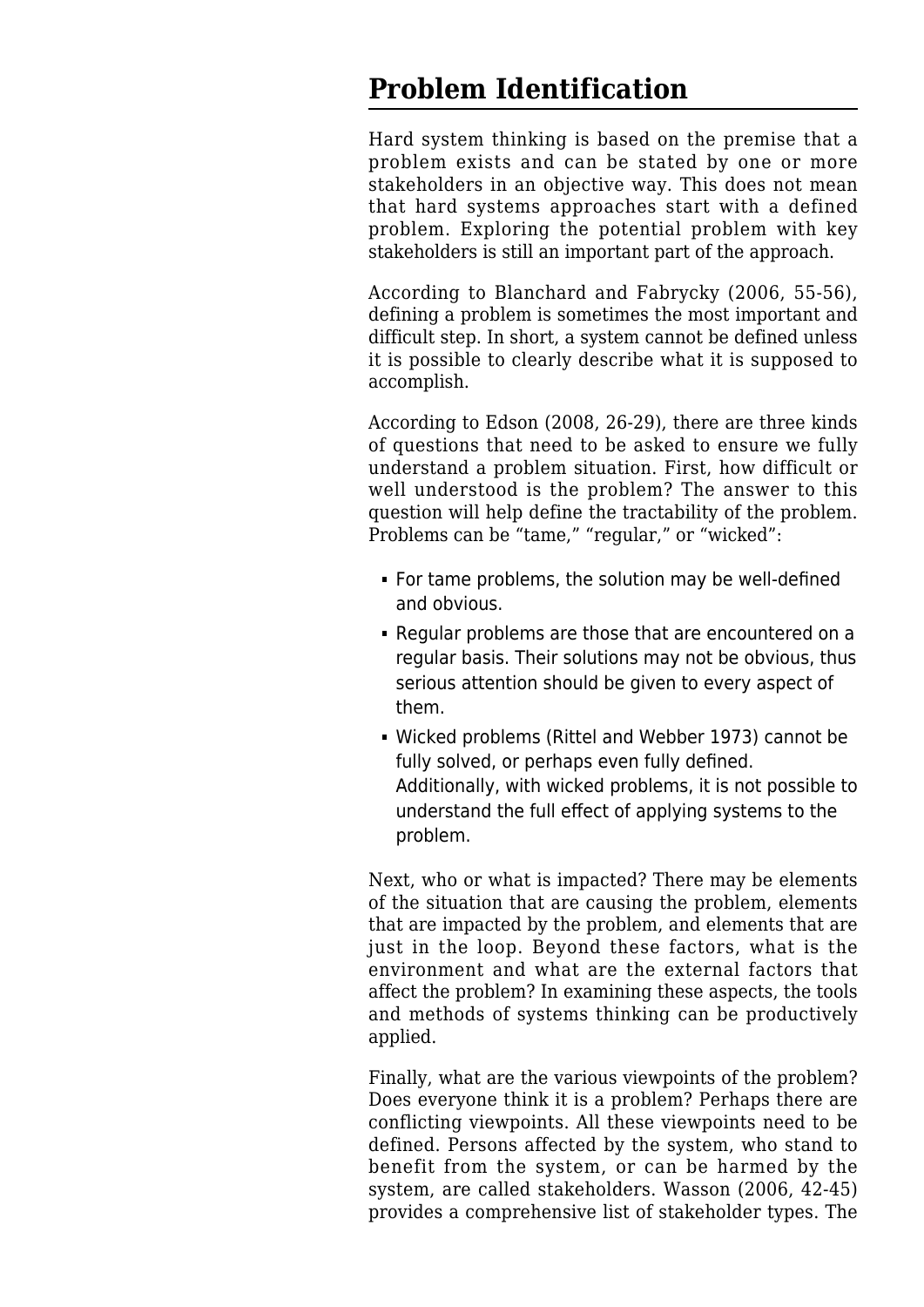use of soft systems models, as discussed above, can play an important part in this. Describing a problem using situation views can be useful when considering these issues, even if a single problem perspective is selected for further consideration.

Operations research is a hard systems method which concentrates on solving problem situations by deploying known solutions. The problem analysis step of a typical approach asks questions about the limitation and cost of the current system to identify efficiency improvements that need to be made (Flood and Carson 1993).

Traditional SE methods tend to focus more on describing an abstract model of the problem, which is then used to develop a solution that will produce the benefits stakeholders expect to see (Jenkins 1969). The expectation is often that a new solution must be created, although this need not be the case. Jenkins suggests that SE is just as applicable to a redesign of existing systems. A clear understanding of stakeholder expectations in this regard should produce a better understanding of part of the problem. Do stakeholders expect a new solution or modifications to their existing solutions, or are they genuinely open to solution alternatives which consider the pros and cons of either? Such expectations will influence suggestions of solution alternatives, as discussed in the [Synthesizing Possible Solutions](http://sebokwiki.org/wiki/Synthesizing_Possible_Solutions) article.

An important factor in defining the desired stakeholder outcomes, benefits, and constraints is the operational environment, or scenario, in which the problem or opportunity exists. Armstrong (2009, 1030) suggests two scenarios: the first is the descriptive scenario, or the situation as it exists now, and the second is the normative scenario, or the situation as it may exist sometime in the future.

All of these aspects of problem understanding can be related to the concept of a system context.

### **Problem Context**

The [Engineered System Context](http://sebokwiki.org/wiki/Engineered_System_Context) topic identifies a way by which a complex system situation can be resolved around a system-of-interest (SoI). The initial identification of a "problem context" can be considered as the outcome of this part of the systems approach.

The systems approach should not consider only soft or hard situations. More appropriately, a problem or opportunity should be explored using aspects of both. In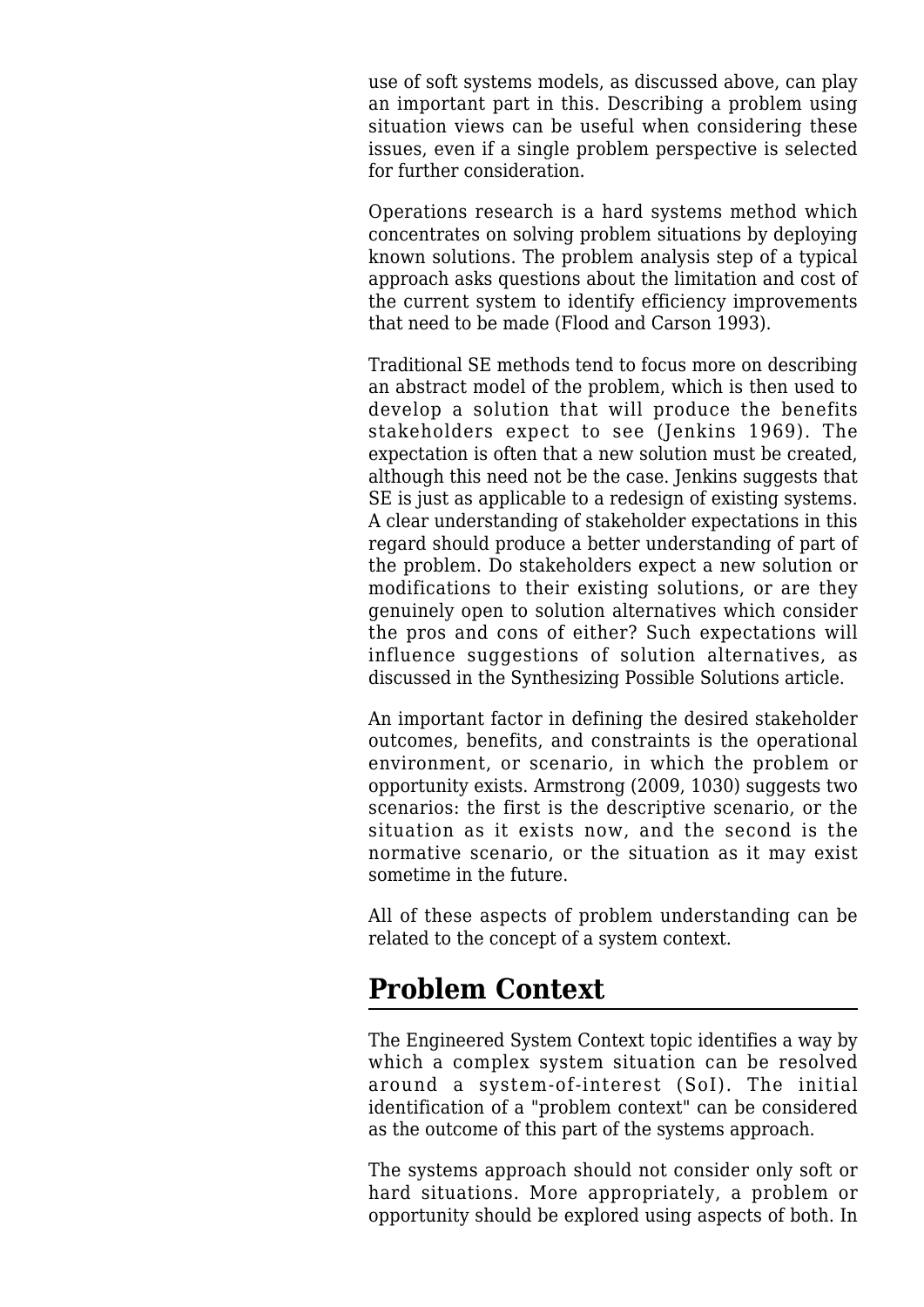general, the application of the systems approach with a focus on engineered system contexts will lead to hard system contexts in which an identified SoI and required outcome can be defined.

An initial description of the wider SoI and environment serves as the problem or opportunity problem scope. Desired stakeholder benefits are expressed as outcomes in the wider system and some initial expression of what the SoI is intended for may be identified. Jenkins (1969) defines a problem formulation approach where one:

- states the aim of the SoI
- defines the wider SoI
- defines the objectives of the wider SoI
- defines the objectives of the system
- defines economic, informational, and other conditions

In a hard system problem context, a description of a logical or ideal system solution may be included. This ideal system cannot be implemented directly, but describes the properties required of any realizable system solution.

To support this problem or opportunity description, a soft context view of the SoI will help ensure wider stakeholder concerns are considered. If a soft system context has been defined, it may include a conceptual model (Checkland 1999) which describes the logical elements of a system that resolve the problem situation and how they are perceived by different stakeholders. Unlike the hard system view, this does not describe the ideal solution, but provides an alternative view on how aspects of any solution would be viewed by potential stakeholders.

In problem contexts with a strong coercive dimension, the problem context should include an identification of the relative power and the importance of stakeholders.

The problem context should include some boundaries on the cost, time to deployment, time in use, and operational effectiveness needed by stakeholders. In general, both the full problem context and an agreed version of the problem to be tackled next are described. (See [Applying the Systems Approach](http://sebokwiki.org/wiki/Applying_the_Systems_Approach).)

### **References**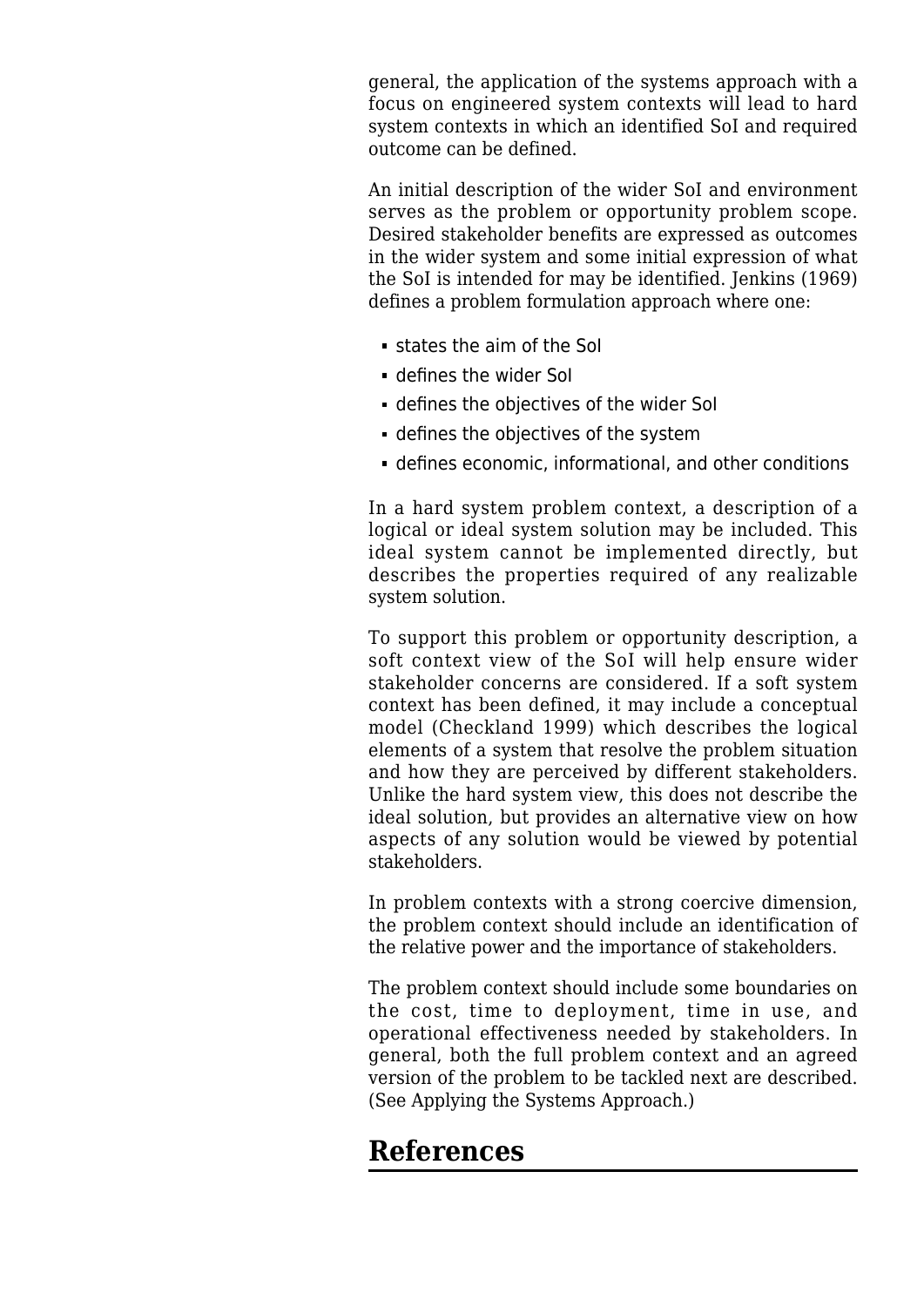#### **Works Cited**

Armstrong, Jr., J.E., 2009. "Issue formulation." in A.P. Sage and W.B. Rouse (eds.). *Handbook of Systems Engineering and Management,* 2nd edition. Hoboken, NJ, USA: Wiley.

Blanchard, B. and W.J. Fabrycky. 2006. *Systems Engineering and Analysis*. Upper Saddle River, NJ, USA: Prentice Hall.

Checkland, P. 1999. *Systems Thinking, Systems Practice.* New York, NY, USA: Wiley.

Checkland, P. and S. Holwell. 1998. *Information, Systems and Information Systems: Making Sense of the Field*. Hoboken, NJ, USA: Wiley.

Checkland, P. and M. Winter. 2006. "Process and content: Two ways of using SSM," *Journal of Operational Research Society,* vol. 57, no. 12, pp. 1435-1441.

Edson, R. 2008. *Systems Thinking. Applied. A Primer*. Arlington, VA, USA: Applied Systems Thinking (ASysT) Institute, Analytic Services Inc.

Flood, R. L. and E.R. Carson 1993. *Dealing with Complexity: An Introduction to the Theory and Application of Systems Science,* 2nd ed. New York, NY, USA: Plenum Press.

Jackson, M. 1985. "Social systems theory and practice: The need for a critical approach," *International Journal of General Systems*, vol. 10, pp. 135-151.

Jenkins, G.M. 1969. "The systems approach," *The Journal of Systems Engineering,* vol. 1, no. (1).

Mingers, J. and A. Gill. 1997. *Multimethodology: Theory and Practice of Combining Management Science Methodologies*. Chichester, UK: Wiley.

Mingers, J. and L. White. 2009. *A Review of Recent Contributions of Systems Thinking to Operational Research and Management Science*, Working Paper 197. Canterbury, UK: Kent Business School.

Rittel, H. and M. Webber. 1973. "Dilemmas in a general theory of planning," *Policy Sciences,* vol. 4, pp. 155–169.

Wasson, C.S. 2006. *System Analysis, Design, and Development.* Hoboken, NJ, USA: Wiley.